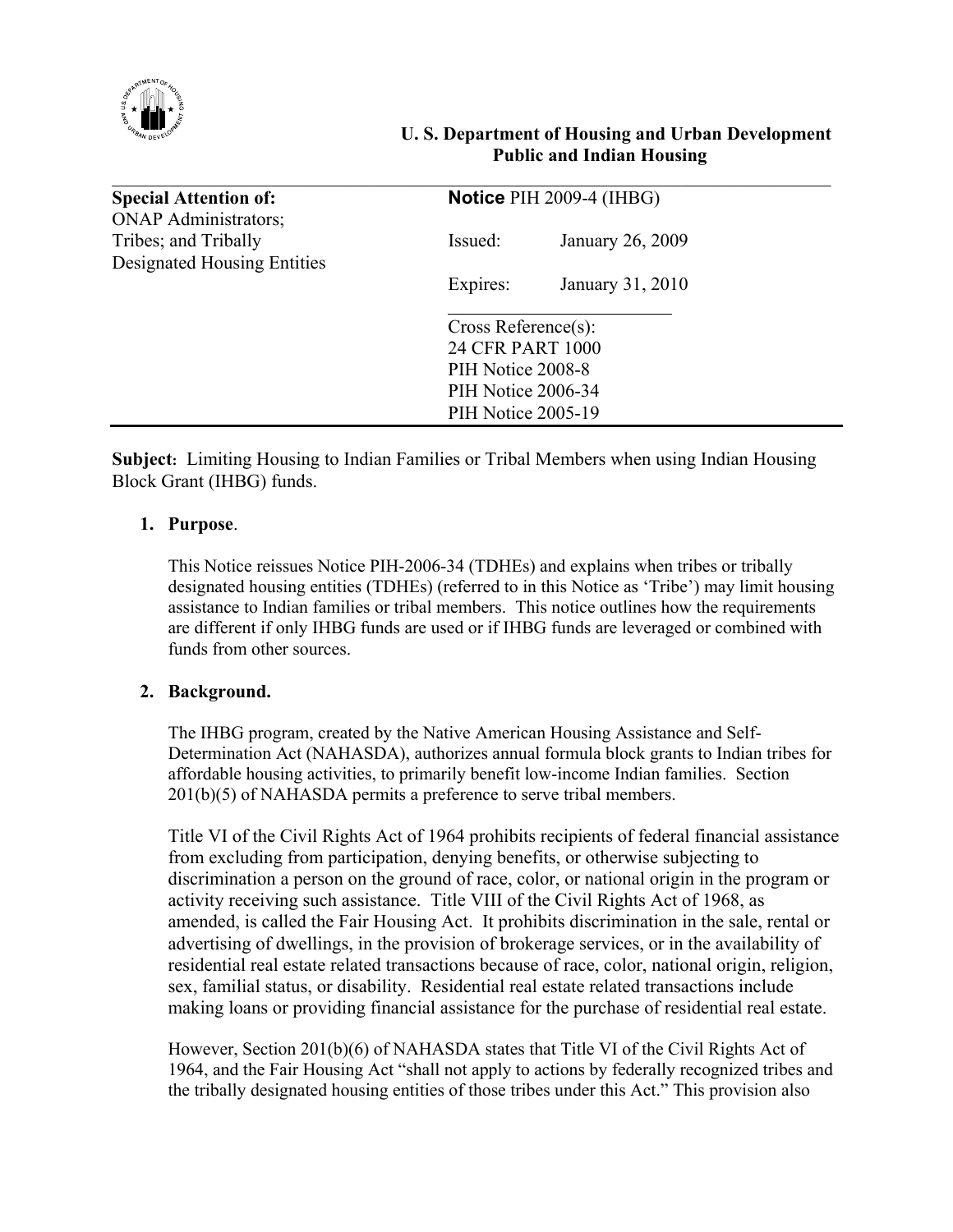applies to recipients established under the Alaska Native Claims Settlement Act and to State-recognized tribes that receive grants under NAHASDA.

### **3. Definitions.**

*Affordable housing:* Housing that meets the requirements of Title II of NAHASDA, including housing units developed under the United States Housing Act of 1937, housing units developed under NAHASDA, and other housing units that are not assisted under NAHASDA, but which meet the requirements of Title II of NAHASDA. *Combined Funds:* For purpose of this notice, funds are considered combined when IHBG funds are used with other funds for both eligible affordable housing for low-income Indian families and other housing that may not meet the requirements of NAHASDA.

*Fair Housing Act:* Title VIII of the Civil Rights Act of 1968, as amended, is also called the Fair Housing Act. It prohibits discrimination in the sale, rental, and financing of dwellings, and in other housing-related transactions, based on race, color, national origin, religion, sex, familial status, or disability.

*Indian Area:* The area within which an Indian tribe or its TDHE, as authorized by one or more Indian tribes, provides assistance under NAHASDA for affordable housing as stated in its Indian Housing Plan (IHP).

*Leveraging Funds:* Leveraged funds, in the context of section 102(c)(3) of NAHASDA, are additional resources used with IHBG funds for affordable housing activities under NAHASDA for low-income Indian families.

*Low-income family:* A family whose income does not exceed 80 percent of the median income for the area, as determined by the Secretary with adjustments for smaller and larger families, except that the Secretary may, for purposes of this paragraph, establish income ceilings higher or lower than 80 percent of the median for the area on the basis of the findings of the Secretary or the agency that such variations are necessary because of prevailing levels of construction costs or unusually high or low family incomes.

*NAHASDA:* The Native American Housing Assistance and Self-Determination Act of 1996 (25 U.S.C. 4101 et seq.), as amended.

*Sovereignty/civil jurisdiction:* Authority to exercise governmental powers within a limited area.

*Title VI of the Civil Rights Act of 1964 (Title VI):* This law prohibits discrimination against beneficiaries of federally assisted programs based on race, color, or national origin (42 U.S.C. 2000 (d)).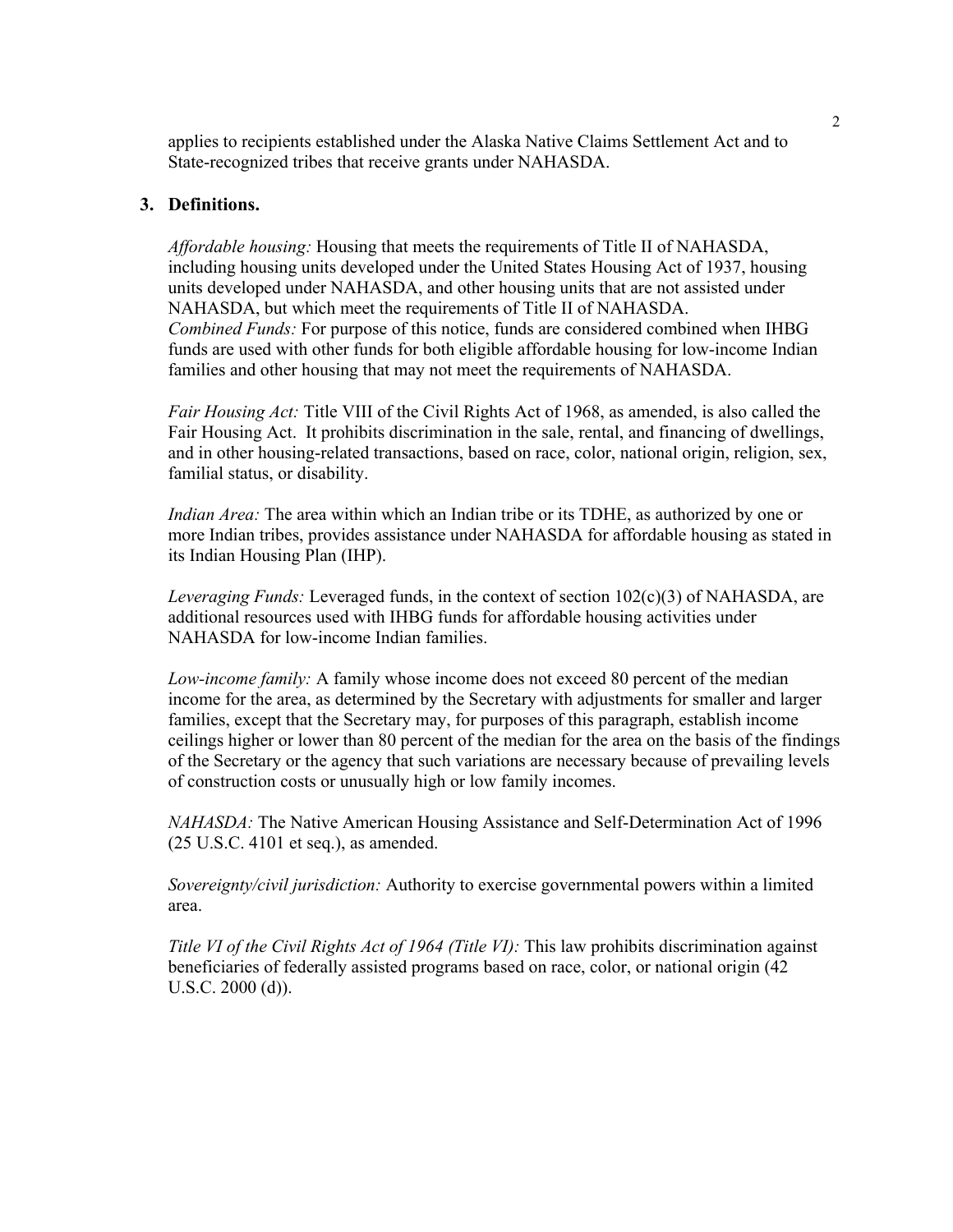# **4. Applicability of the Civil Rights Act of 1964 and Fair Housing Act regarding NAHASDA.**

Under NAHASDA, IHBG recipients do not violate Title VI of the Civil Rights Act or the Fair Housing Act when limiting assistance to low-income Indian families or providing preference to tribal members if:

- the affordable housing-project is on land where the tribe has sovereignty/civil jurisdiction regardless of any other funding that may have been used;
- the affordable housing project is funded solely with IHBG funds and is located on land subject to State of local law; or
- the affordable housing project is funded with IHBG funds and leveraged with non-federal funds and located on land subject to State or local law.

## **5. Housing Activity Outside of land governed by Tribal sovereignty/civil jurisdiction.**

 If the Tribe uses NAHASDA funds for a housing activity with other funds and the project is on land where the Tribe has no sovereignty/civil jurisdiction and some of the housing units in the project do not meet NAHASDA affordable housing requirements, then the Tribe can only designate a proportionate percentage of the housing units, which must be NAHASDA-assisted units, in the project for Indian families or Tribal members only.

 If the funds used with NAHASDA are combined from Federal program funds that have statutory program-specific non-discrimination requirements, such as HOME Investment Partnership (HOME) and Community Development Block Grant (CDBG) funds, then only the NAHASDA-assisted housing units in the project can be set aside for Indian families or Tribal members. The Tribe and/or its TDHE must comply with NAHASDA requirements and all other applicable Federal requirements, whether the housing programs are funded solely with IHBG funds under NAHASDA.

## **6. Role of the Recipient**.

The tribe and/or its TDHE must comply with NAHASDA requirements and all other applicable federal requirements, whether its housing programs are funded solely with IHBG funds under NAHASDA, or with IHBG funds and other funding sources.

## **7. Tribal Sovereignty.**

There exists a unique relationship between the United States and Indian tribes. Indian tribes have sovereignty and exercise jurisdiction over their territory and their members.

**On lands where an Indian tribe exercises sovereignty, the tribe can limit housing to Indian families or tribal members regardless of the funds used to construct or otherwise assist the housing.**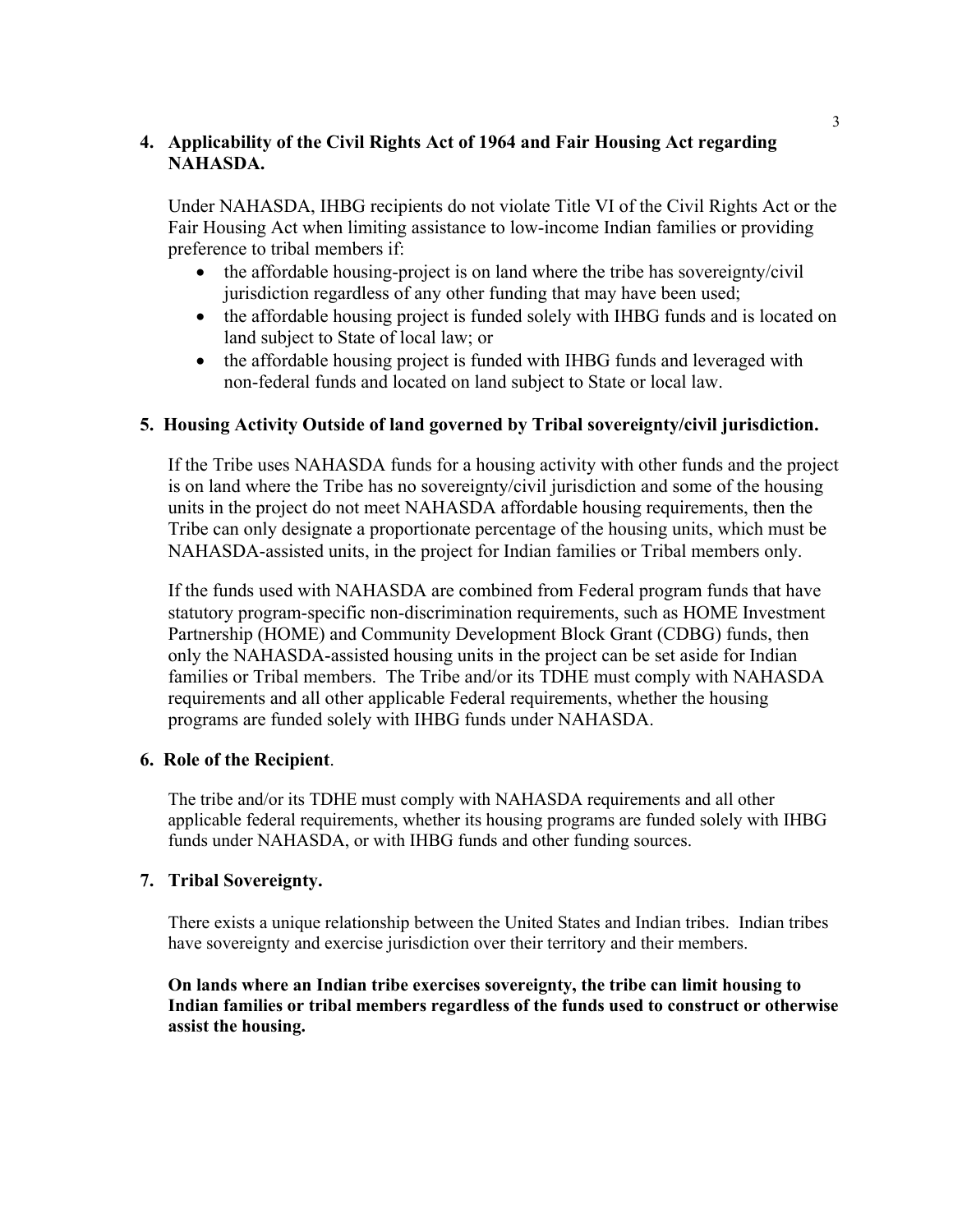HUD recognizes tribal sovereignty/civil jurisdiction over tribal trust land within a reservation, other tribal trust land, individual trust or allotted land, and fee land reacquired by the tribe within the boundaries of the reservation.

### **8. Location of Housing Funded with IHBG Funds under NAHASDA.**

NAHASDA authorizes affordable housing activities in Indian areas. Assistance is not limited to reservations. Essentially, an "Indian area" under NAHASDA is anywhere a tribe undertakes affordable housing activities.

### **9. Ownership of Housing Assisted under NAHASDA.**

NAHASDA encourages the involvement of the private sector in affordable housing activities. NAHASDA's requirement to primarily limit beneficiaries to low-income Indian families applies to all housing assisted with IHBG funds, regardless of who or what entity owns the housing.

#### **10. Leveraged Funds.**

NAHASDA encourages using IHBG funding with other funds for affordable housing activities. When IHBG funds and other funds are used for affordable housing in accordance with NAHASDA requirements, the funds are said to be "leveraged."

When housing is located on land where the tribe has sovereignty/civil jurisdiction, and the housing is funded with IHBG and other federal funds (such as HOME and USDA Rural Housing Development funds), the housing can be limited to Indian families or tribal members without violating nondiscrimination requirements.

However, when housing is located on land where the tribe **does not** have sovereignty/civil jurisdiction, and such housing is funded with IHBG and other federal funds, tribes are limited in their authority to designate such housing as Indian-only, if the other federal funds have program-specific nondiscrimination requirements in their program statute, i.e., CDBG and HOME programs.

If this is the case, the funds are combined funds and the tribe must determine which units are funded by each program, and can only designate the NAHASDA-assisted units as restricted to Indian families or tribal members. (If the units are similar in size and features, the number of units funded by each source can be determined on a pro-rata basis. Pro-rating examples can be found below.)

Private funds for Low Income Housing Tax Credit (LIHTC) projects and the credits themselves are not federal financial assistance, therefore, are not subject to Title VI. The use of IHBG funds with private funds for LIHTC projects would be considered leveraging, and Indian preference applies.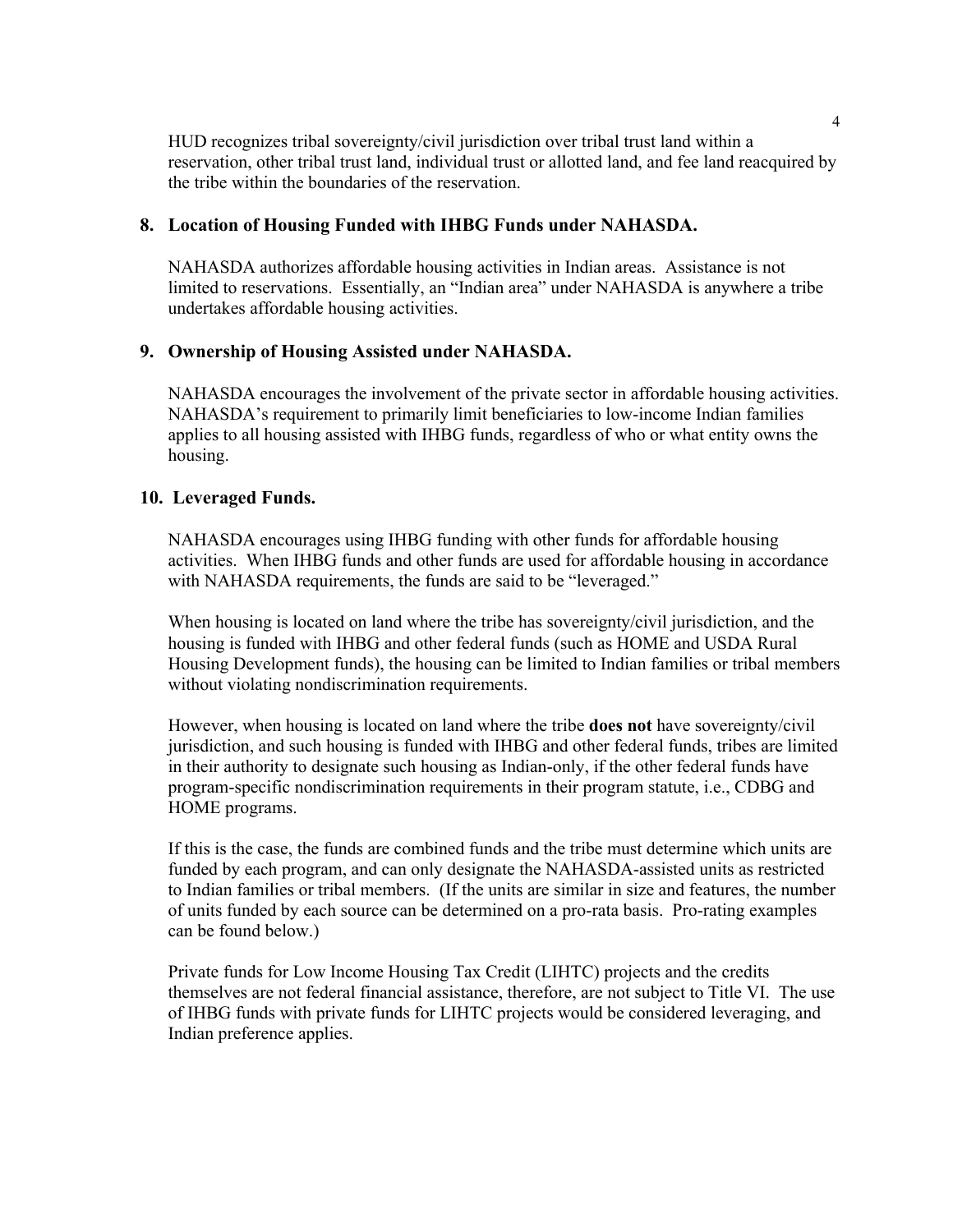#### **11. Combined Funds.**

If other funds are combined with IHBG funds but are not used for eligible affordable housing for low-income Indian families, the tribe must determine how it will meet the requirements of NAHASDA to serve only Indian families and also meet the requirements of the other programs which may require that all families must be served. The housing units funded under each program must be determined. If the housing units are located on land where the tribe has sovereignty/civil jurisdiction, there is no need to be concerned about different program requirements because the housing may be limited to Indian families or tribal members and there is no violation of Title VI of the Civil Rights Act or the Fair Housing Act.

#### **12. Leveraged or Combined Funds**

If the housing is located on land where the Tribe does not have sovereignty/civil jurisdiction and the Tribe will use other funds for the project, it must determine if the other funds will be leveraged or combined funds. When housing is located on land where the Tribe does not have sovereignty/civil jurisdiction and the housing is funded with IHBG and other Federal funds with statutory program-specific nondiscrimination requirements, the funds are considered combined funds. HOME and CDBG funds will always be considered combined funds when used on non-Tribal sovereign land. The housing units funded under each program must be determined. The Tribe can only designate the NAHASDA-assisted units restricted for Indian families or Tribal members. If the units are similar in size and features, the number of units funded by each source can be determined on a pro-rata basis.

In other cases, where the Federal funds do not have statutory program-specific nondiscrimination requirements, but are instead subject to Title VI and Fair Housing Act, the Tribe and the source of the other funds determines if the funds will be combined or leveraged. If other funds are combined with IHBG funds, but are not used for affordable housing for low-income Indian families, the Tribe must determine how it will meet the requirements of NAHASDA to serve Indian families and meet the requirements of the other programs which may require that all families must be served.

### **13. Determining if funds without statutory nondiscrimination requirements used from different sources are leveraged or combined.**

This decision will generally be based on the goals of the housing. For example, where due to great need, all housing units in a rental project will be occupied by low-income Indian families in accordance with NAHASDA requirements, the funds will be leveraged. Where the goal is to not isolate Indian families from non-Indian families and the rental project will be occupied by both low-income Indian and non-Indian families, the funds will be combined. Where the goal is to integrate families of different incomes and the housing in a rental project will be occupied by both low-income Indian families and families who are not low income (mixed income project), the funds will be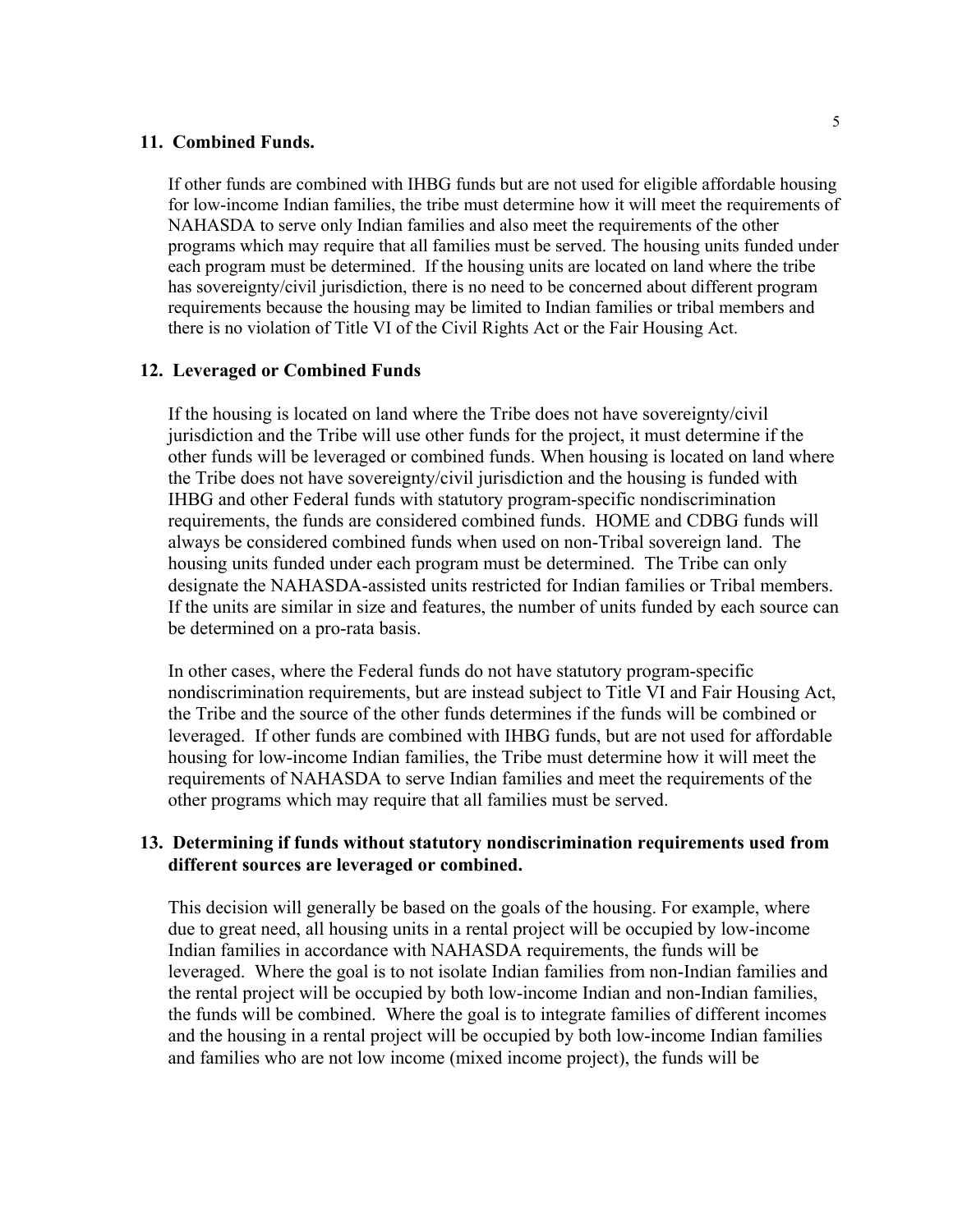combined. Of course, the use of the other funds will be subject to whatever requirements apply to the funds, but at minimum, the housing will be subject to the Fair Housing Act.

NAHASDA encourages the involvement of the private sector in affordable housing activities. The requirement to primarily limit beneficiaries to low-income Indian families assisted with IHBG funds regardless of the entity that owns the housing. Private funds for LIHTC projects and the credits themselves are not considered Federal financial assistance and not subject to Title VI. The use of IHBG funds with private funds for LIHTC projects would be considered leveraging and Indian preference applies.

# **14. Allocating Costs and Identifying NAHASDA-Assisted Units in Rental and Homeownership Projects.**

Following are instructions on how to use IHBG funds, in combination with other funds, to develop housing projects that meet the requirements of each program. The examples show how to determine the minimum number of NAHASDA-assisted units in a project and how to allocate costs to the IHBG program. The tribe can start with either the number of housing units it wants to assist with IHBG funds (and determine the total amount of IHBG funds for the housing) or start with the total amount of IHBG for the housing (and determine the minimum number of NAHASDA-assisted units).

The IHBG program distinguishes between those units in a project that have been assisted with IHBG funds and those that have not.

IHBG funds may only be expended for units that are or will be occupied by low-income Indian families. Therefore, IHBG funds may be used in a mixed-funding project to assist the units in the project that will be occupied by low-income Indian families.

## **A. "Fixed" and "Floating" NAHASDA Designations for Housing Units.**

A tribe must determine the minimum number of units that will be designated NAHASDAassisted. In general, this designation must be based on the actual NAHASDA investment in a unit or project. A tribe may choose to require that a greater number of units be designated as NAHASDA-assisted to maximize the number of affordable units in the jurisdiction over time. A tribe may, on a project-by-project basis, choose to use either a fixed or a floating NAHASDA-assisted designation to track housing units.

> • A "fixed designation" means that the tribe determines from the outset which housing units are NAHASDA-assisted. For instance, in a 10-unit housing project, if the tribe designates units 1, 2, 3, 4, and 5 as the NAHASDAassisted units, these specific units (1 through 5) remain NAHASDA-assisted units throughout the useful life and must be occupied by NAHASDA incomeeligible families.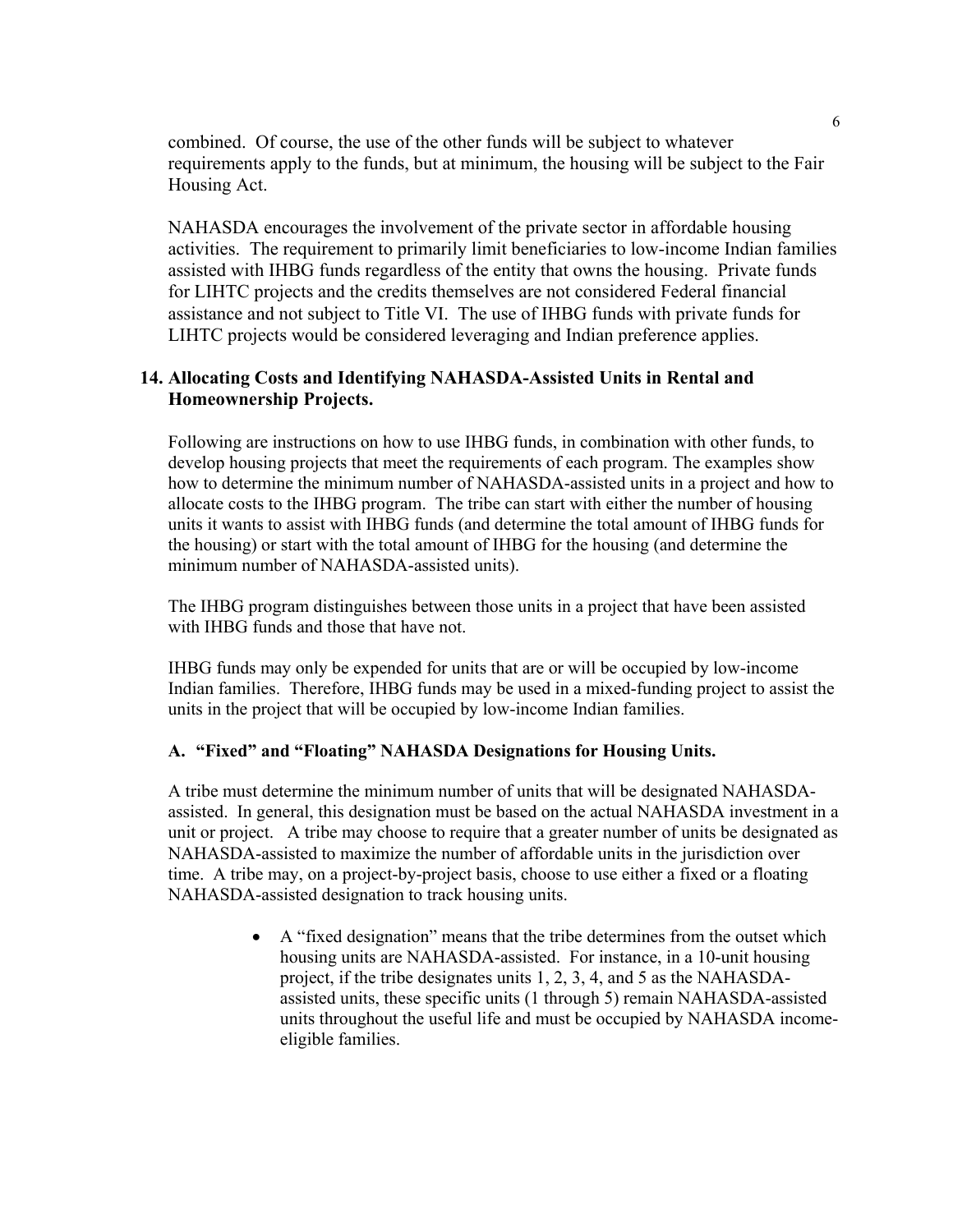• A "floating designation" gives a tribe the flexibility to maintain a certain number of NAHASDA-assisted units throughout the useful life, although the specific units so designated may vary with availability. For example, the tribe could designate five units as NAHASDA-assisted units, and at any given point in time throughout the useful life, five units must have the NAHASDAassisted designation, and be occupied by NAHASDA income-eligible families. Substituted units must be comparable in size and features to the originally designated units.

A system of floating units is advantageous when a tribe wants to ensure that assisted units are indistinguishable from and interchangeable with market-rate units. In addition, the system of floating units provides consistency with the system required in projects developed with LIHTC.

### **B. NAHASDA Project Rules**

NAHASDA projects are subject to rent/homebuyer payment and occupancy requirements. A recipient shall not charge a low-income tenant or homebuyer rent/homebuyer payments that exceed 30 percent of the adjusted income of the family.

Noncompliance with the project income-targeting requirement is permissible when the noncompliance is caused by an increase in a family's income. For example, in rental housing, if a unit is made available for occupancy by a family that is a low-income family, and the tribe's policies and the tenant's lease require the family to move out if they are no longer low-income, then the family would have to move. Otherwise, the family would be permitted to stay in the unit. In a lease-purchase agreement for existing housing or housing to be constructed, if the family is low-income at the time the agreement is entered into and the family's income increases, the family may stay in the unit.

When a project has floating NAHASDA-assisted designations, the next comparable unit that becomes available in the project must be provided to a NAHASDA income-eligible family. That unit then becomes the NAHASDA-assisted unit, and the rent/homebuyer payment must be structured accordingly. When the income of a family in a NAHASDA-assisted unit rises above 80 percent of the area median, that family may be required to pay more than 30 percent of its income for the monthly payment, except that, in projects where NAHASDA units float, the family's monthly payment may not exceed the fair market rent or the value of the unit.

#### **C. Allocating costs to NAHASDA-Assisted Units.**

IHBG funds may only pay actual costs of NAHASDA-assisted housing.

If the units in a project are comparable (in terms of size, features, and number of bedrooms), then the actual costs can be determined by pro-rating total (NAHASDA-eligible) development costs. IHBG funds can only pay the pro-rated share of the NAHASDA-assisted units.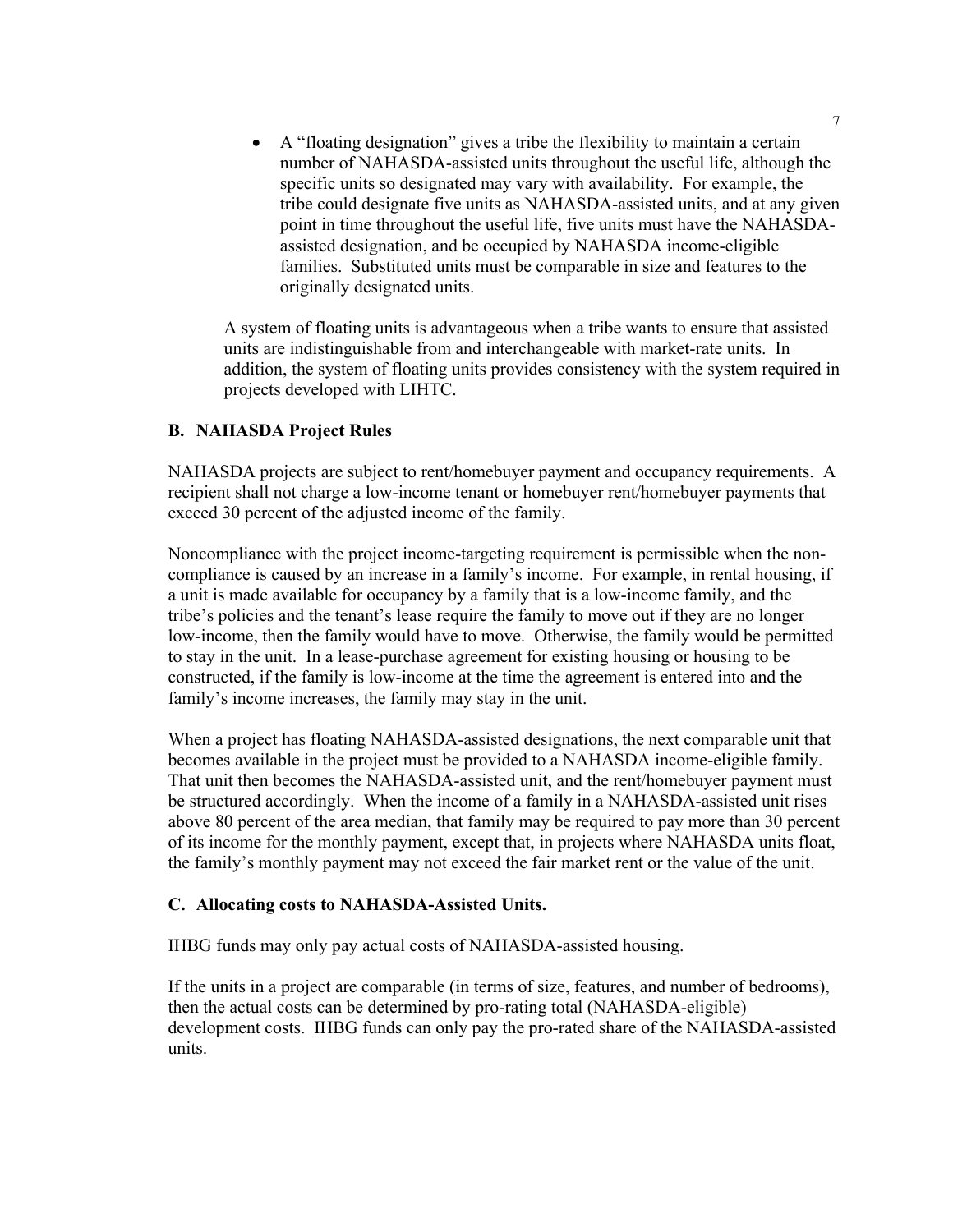When units are not comparable, the tribe must allocate the NAHASDA costs on a unit-byunit basis, charging only actual costs to the IHBG program, as described below. Because units in projects with the floating NAHASDA designation must be comparable, a tribe should always pro-rate costs in these projects. When units are generally comparable but vary slightly in size or amenities, a combination of the two approaches may be used.

The basic considerations for allocation costs to NAHASDA-assisted units are as follows:

- (1) *Comparability in Unit Size*. Comparability in size is defined by the bedroom count and square footage of individual units. Not all units with the same number of bedrooms are comparable in size. If there is a substantial difference in the square footage of two units with the same number of bedrooms, the units are not considered comparable.
- (2) *Amenities*. Comparability in amenities means similar fixtures, appliances and other features. In many mixed-income projects, to demand varying rents, the quality and types of amenities may vary among units. For instance, a project manager can demand a higher rent for a unit with wall-to-wall carpeting, garbage disposal, dishwasher and finer fixtures than for a unit without these amenities. This type of project does not typically have comparability of units, unless there is an equal distribution of assisted and non-assisted units that have these amenities.
- (3) *Common Costs.* Common costs are costs incurred for acquisition of improved or unimproved real property that benefit all residents of units in a project; rehabilitation or construction of shared systems (heating, plumbing, roofing) or shared facilities (community rooms, laundry facilities located in residential buildings); and on-site improvements. Costs associated with a project's on-site management office or the apartment of a resident manager may also be counted as common costs. The manner in which the costs for common elements of a project may be charged is dictated by the method chosen for allocating costs.

#### **D. Pro-Rating Cost Allocation Method.**

To use the pro-rating method of allocating costs, there must be comparability between the total inventory of NAHASDA-assisted and non-assisted units in a project.

For example, consider a 12-unit building in which 6 of the units have 1 bedroom and 6 have 2 bedrooms. The one-bedroom units are all comparable to each other and the twobedroom units are all comparable to each other. Half of the building is NAHASDAassisted. In this case, there should be an equal proportion of one- and two-bedroom units designated as assisted and non-assisted—three one-bedroom units, and three twobedroom units.

Another example: consider the same 12-unit building in which one-third of the units are NAHASDA-assisted. You would need a total of four units designated (one-third of 12), so you must designate two one-bedroom units, and two two-bedroom units.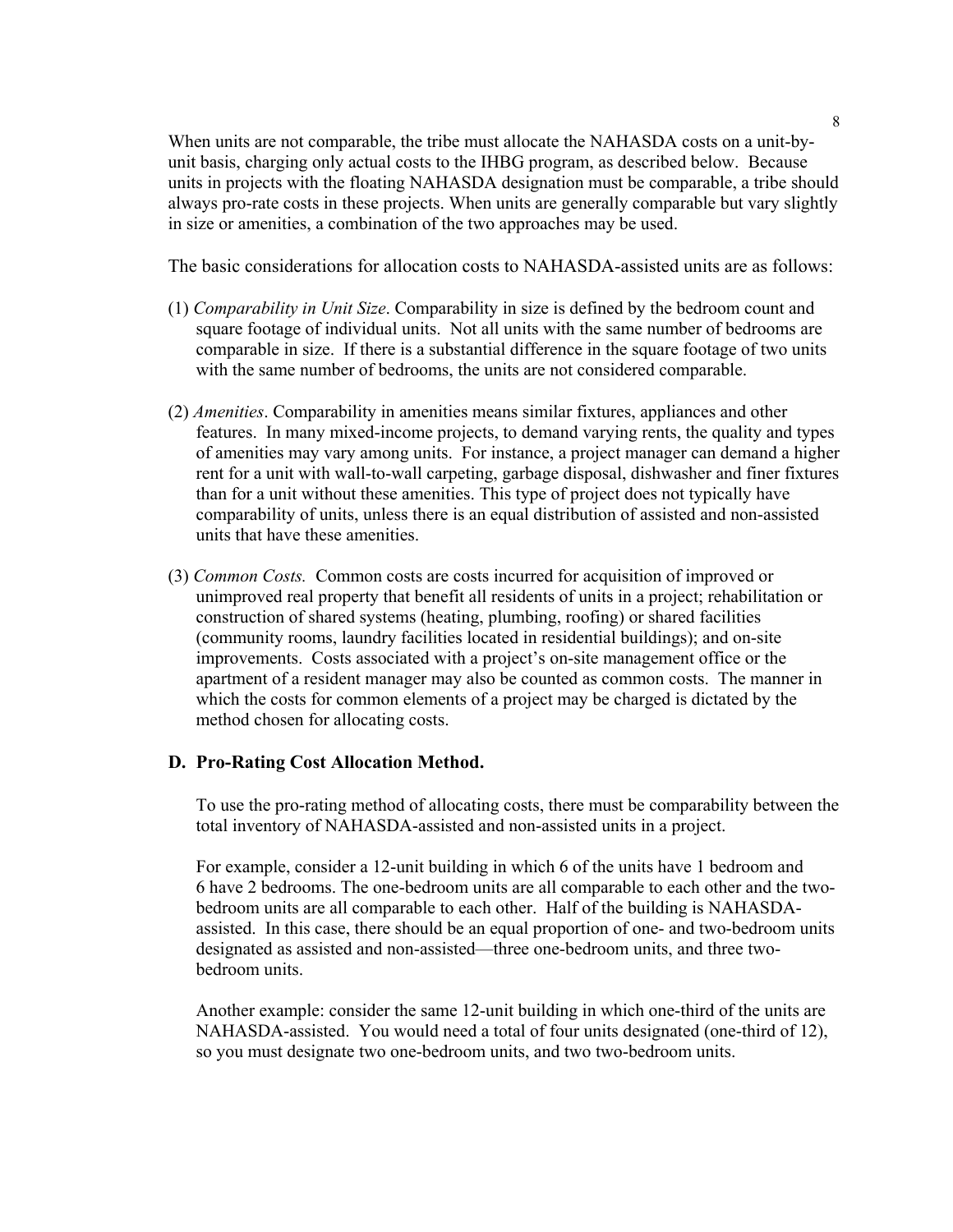When assisted and non-assisted units are comparable, total eligible development costs (including acquisition, development hard costs to construct or rehabilitate the unit, and project soft costs), may be pro-rated to determine the NAHASDA share of the total costs.

Thus, all eligible project costs may be distributed between the IHBG program and other funding sources, provided that the NAHASDA share does not exceed the maximum per unit limit. This means NAHASDA can pay any eligible cost, and the tribe can pro-rate the NAHASDA share in relation to the total eligible costs to determine the minimum number of NAHASDA-assisted units.

For example, consider a tribe that buys land with \$100,000 in IHBG funds. Then, that Tribe uses \$900,000 of private funds to construct a housing project on that land. The total cost of the project is \$1 million. A minimum of one-tenth of the units in the project must be designated as NAHASDA-assisted, because IHBG funds provided one-tenth of the total funding. If the assisted and non-assisted units are comparable in size and distribution, a prorated share of the cost of common elements attributable to the NAHASDA-assisted units may be paid with IHBG funds.

For example, consider a tribe with a 24-unit building with 8 NAHASDA-assisted units (one-third of the units). The assisted units are comparable to the non-assisted units. The tribe replaces the heating system and the roof. In this case, the tribe may pay one-third of these total common costs with NAHASDA funds because one-third of the units are NAHASDA-assisted.

The ratio of the NAHASDA investment to the total eligible development cost is equivalent to the ratio of the minimum number of units that must be NAHASDA-assisted to the total number of units.

#### **E. Unit-by-Unit Cost Allocation Method.**

When NAHASDA-assisted and non-assisted units in a project are NOT comparable, the tribe must determine and charge the IHBG program for the actual costs incurred for the acquisition and development of the NAHASDA units, plus any common costs that can be attributed to the NAHASDA portion of the project.

To allocate these costs, the tribe must designate the NAHASDA-assisted units and track the costs for each unit.

Common costs attributable to NAHASDA-assisted units are determined by calculating the total square feet in NAHASDA units as a percentage of the total square feet in the project. IHBG funds can pay for that percentage of the common costs.

The actual cost for each unit is charged to the IHBG program. The actual cost is charged, regardless of whether it is more or less than the pro-rated cost would be.